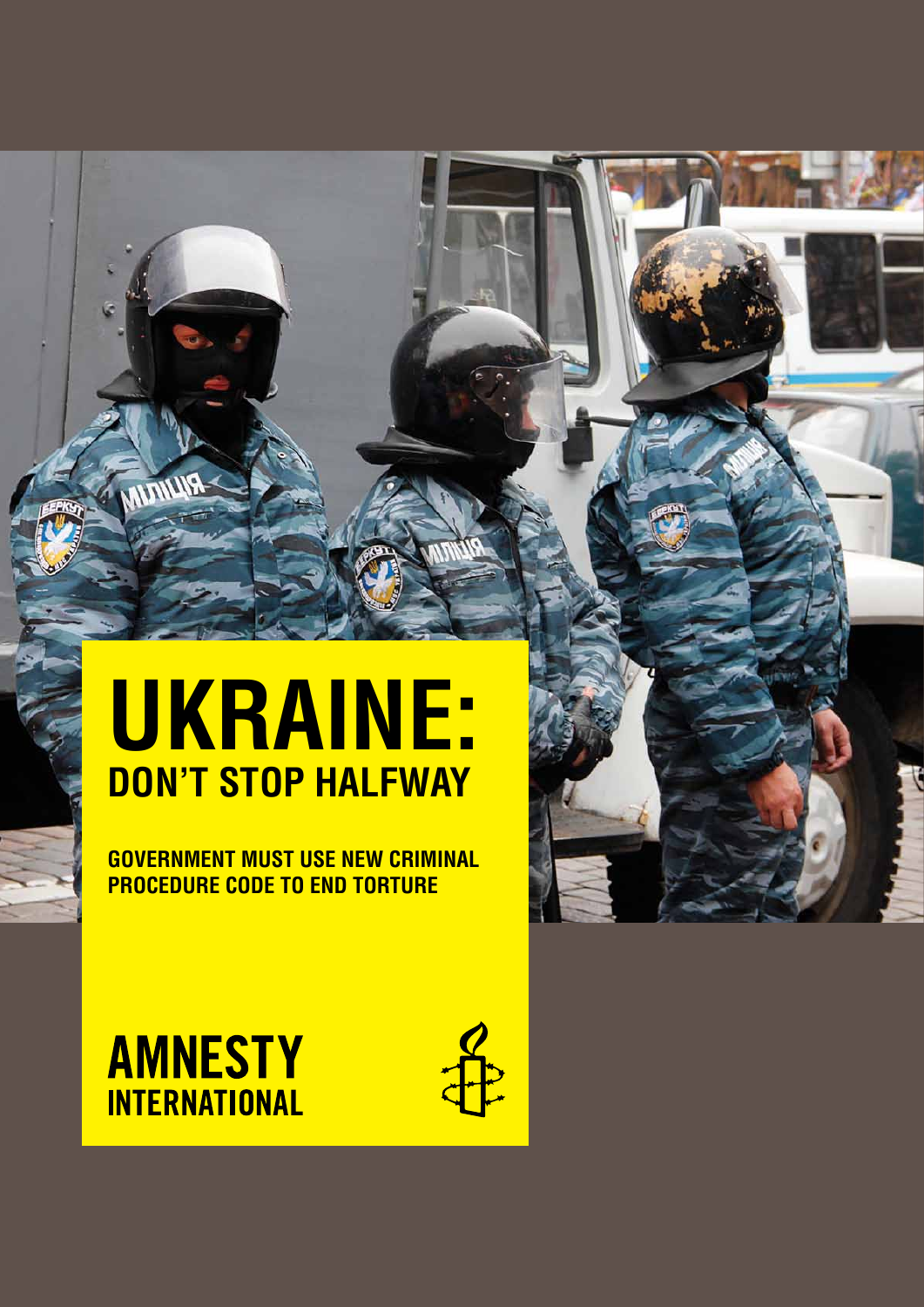For the past decade the widespread use of torture and other ill-treatment by law enforcement officers in Ukraine has been a concern to Amnesty International.

The problem continues unabated today. This briefing uses a selection of new cases to highlight how police officers in Ukraine continue to escape investigation and punishment for their involvement in appalling crimes.

Out of 114,474 complaints made to prosecutors about police treatment in 2012, only 1,750 were investigated, leading to only 320 prosecution cases being opened against 438 police officers.

Successive rulings by the European Court of Human Rights (ECtHR) have criticized the conduct of investigations into torture and other ill-treatment in Ukraine and recommend the establishment of a new system for investigating human rights violations by police.

The introduction of a new Criminal Procedure Code last November has the potential to do this. Among other improvements outlined below, the new Code includes a provision for the establishment of a State Investigation Bureau to investigate crimes by law enforcement officers and high-ranking officials.

In October 2011 **Amnesty Internation**<br>Iaunched a report **No evidence of a** n October 2011 **Amnesty International Crime: paying the price for police impunity in Ukraine (EUR 50/009/2011)**. Dozen of cases documented by Amnesty International show how police have used torture to extract confessions, extort money, or because of the ethnic origin or sexual identity of the victim. The organisation drew attention to the failure of the Prosecutor's office to conduct prompt, thorough and impartial investigations into allegations of torture and other ill-treatment, and recommended the establishment of a fully resourced independent agency to investigate all allegations of human rights violations by law enforcement officers.

**Amnesty International** believes it is crucial that this State Investigation Bureau is urgently created as a genuinely independent, impartial and effective institution and used to investigate allegations of human rights abuses by law enforcement officers. The role of the Prosecutor's office in ordinary law enforcement prevents it from ever being able to investigate such allegations impartially, and it has demonstrated in case after case that it is the wrong tool for this job.

The new Criminal Procedure Code<br>
makes clear that detention starts from the moment of apprehension by police and that detainees have the right to a lawyer and an independent medical expert from that moment.

During the past year Ukraine has taken some important steps toward combating torture and other ill-treatment. In April 2012 parliament introduced a new Criminal Procedure Code, which came into force on 20 November. Drafted by the government but guided by expertise from the Council of Europe, Amnesty International considers the new Code a significant improvement on the old one, for reasons set out below.

# **What still needs TO BE DONE?**

Also in November 2012, Ukraine established a National Preventive Mechanism, under which the Parliamentary Commissioner for Human Rights (Ombudsperson's office) and accompanying non-governmental organisations (NGOs) make visits to places of detention and report evidence of abuses to ministers and the prosecutor's office.

However, the introduction of new legislation and preventive monitoring alone will not be enough to end the widespread use of torture and other ill-treatment. The challenge the authorities face now is to properly implement and enforce the new Criminal Procedure Code, and by doing so usher in a new era for Ukraine's criminal justice system – an era in which the rights of detainees are respected and officials are held to account for unlawful actions. The Ukrainian people face a challenge now too - to understand how the new Code protects their rights and to demand those rights.

# **Recent DEVEL OPMENTS**

# **How does the new Code provide BETTER PROTECTION against torture?**

It clearly states that pre-trial detention should only be used in exceptional and justifiable circumstances, and provides for a range of alternative measures to ensure attendance at trial hearings, including bail and home arrest. It also stipulates that in cases where people are remanded in custody there is an automatic review of the reason for continued pre-trial detention at twomonthly intervals.

**Amnesty International** welcomes these measures as a positive step towards overcoming torture and other ill-treatment because it reduces the length of time suspects are vulnerable to abuse or pressure from law enforcement officers.

**Amnesty International** also notes that, under the new Code, confessions made to police in custody outside the court are no longer admissible in court – reducing one incentive for police to torture suspects.

However, these new measures will not be enough to prevent torture and other ill-treatment unless police officers are given a clear message from the highest level that all offences - from minor offences to torture and other illtreatment - will be met with appropriate sanctions.

For this reason, the Ukrainian authorities must set up an independent police accountability mechanism. The establishment of a State Investigation Bureau, provided for in Article 216 of

the new Criminal Procedure Code, is the right opportunity to do so, which should be seized as soon as possible. According to the new Code, the State Investigation Bureau should investigate crimes committed by judges, law enforcement officers and certain high level officials. However, the way in which it is designed, resourced and appointed has yet to be decided, and, according to the new Code, it does not have to be established for up to five years.

Despite the improvements, the idea promoted by some government officials that torture will cease now that confessions to police are no longer admissible as evidence is erroneous. Extracting a confession is not the only reason that officers abuse suspects. Amnesty International continues to document cases where police have tortured individuals to punish them without going to court, in retaliation for a complaint against officials, or in order to extort money.

Abuse by officials can only be prevented when they know they will be effectively held to account for their actions. As well as removing the incentives for torture, there must be a strong deterrent – a strong likelihood of disciplinary or criminal punishment.

The current system, even with most parts of the new Criminal Procedure Code in force, does not yet ensure this. Amnesty International continues to receive reports of torture and other ill-treatment that have occurred since the introduction of the new Criminal Procedural Code that are not being investigated according to international standards. Consequently the victims are denied protection from torture and other ill-treatment, as well as effective reparation, including compensation and redress.

# **Introduction**

**The adoption of Criminal Procedure Code will sweep away a lot of problems. It means there will be no need to carry out such actions.**

Minister of Internal Affairs Vitalii Zakharchenko discussing police torture at a press conference on 14 March 2012

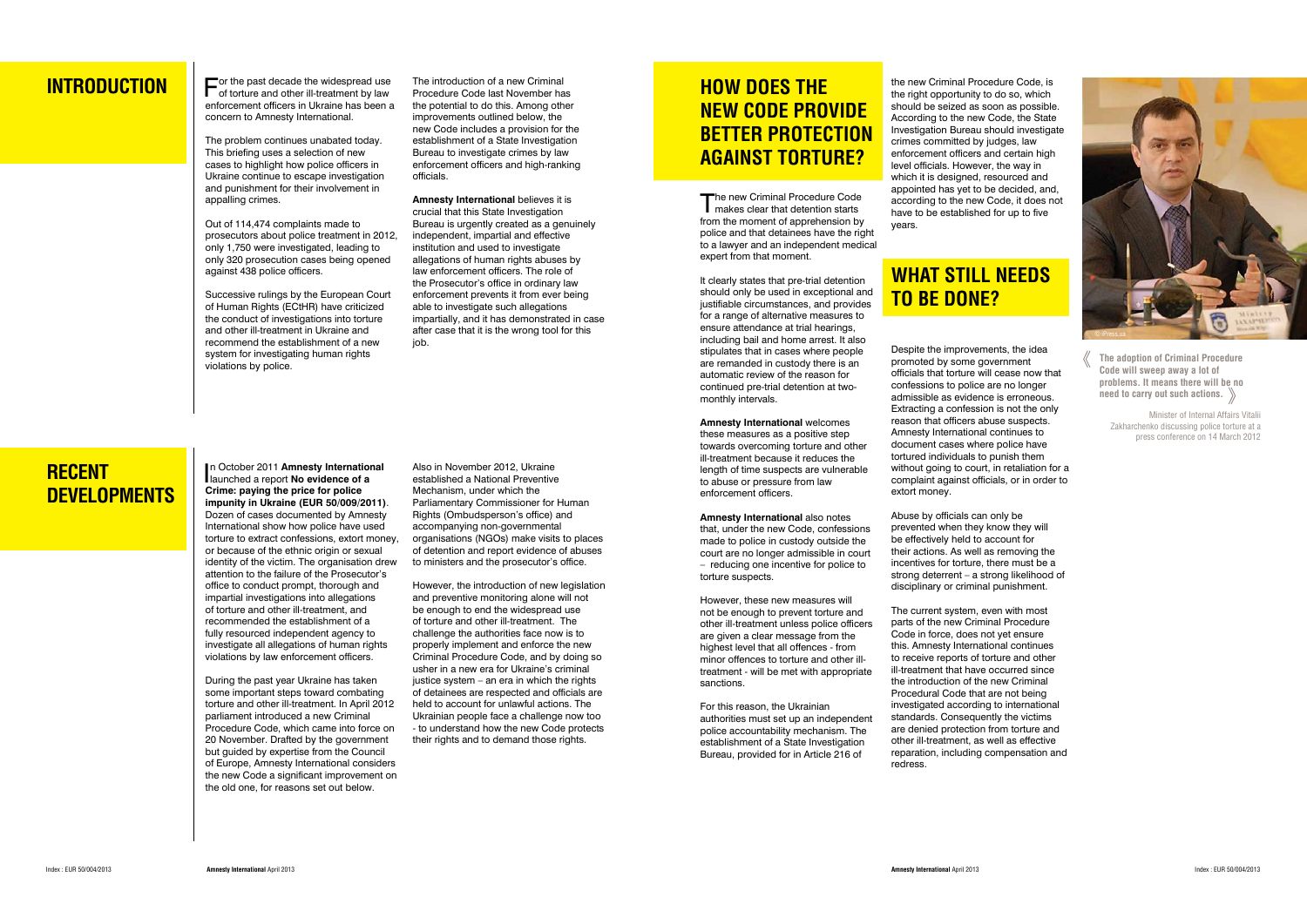

Police Officer Valerii Shapalov, November 2012

#### At around 9am on **16 October 2012 Olexander Popov** had just dropped off his seven year-old son at school and called his mother to let him know that he was going to visit. He told Amnesty International that after walking a couple of blocks he was approached by an unmarked car containing four men in plainclothes.

Two of them jumped out of the car, pulled his sweater over his head and handcuffed his hands behind his back. The men told him they were police but gave no reason for his arrest. They forced a plastic bag over his head and drove him to a forest.

**Once in the forest, Olexander said they placed another, larger plastic bag on top of the bag on his head, which covered his torso. They tied his legs at the knees with rope and scotch tape around his thighs. Then they wet his feet and taped electrical wire to his ankles. He was electrocuted for several hours, using different voltages, intermittently through his feet and little fingers.** 

He said he was asked a series of questions about his connections to individuals, some of whom he knew. Despite answering the same questions repeatedly, he said the police continued to intermittently electrocute him, suffocate him and apply pressure to his eyeballs with their palms.

He lost consciousness several times as a result of the pain and suffocation. Each time they doused him in water to revive him and continue the torture. Olexander said they told him they would kill him, and at times he felt as if he was dying.

**I couldn't breathe, I was trying to bite through the bags but couldn't. I was constantly losing consciousness. I thought I would die there.**

# **INSULT AND INJURY**

#### Two young construction workers, **Vitaliy Levchenko and Andrei Melnichenko**  had been working on a site in the city of Ladyzhyn, southern Ukraine, without pay for three months. They had made repeated calls to their employer who eventually agreed to meet them on 20 November 2012.

On **20 November** at around 7pm the two young construction workers went to the construction site with three other workers. On arrival, they were told the manager had already left. The group of workers refused to leave without payment. Security guards arrived and called the police, at which point the other three workers left the site, but stayed on a hill overlooking the site to watch what happened to Vitaliy and Andrei.

> Later that day police officers registered a criminal case against the pair for 'resisting police officers' and 'inflicting bodily injury' on an officer who had a bruise on his leg, another who had a bruised finger and a third who had a bruise on his neck.

> On **22 November** Andrei and Vitaliy filed a complaint against the police with the Ladyzhyn City Prosecutor's office under the new Criminal Procedure Code. A medical examination carried out that day at Ladyzhyn hospital established that both of Vitaliy's arms were broken and recorded multiple bruises on his body. It also recorded heavy bruising across Andrei's body, damage to his ear and right eve.

According to Vitaliy and Andrei's lawyer, all three witnesses say that at this point three police officers arrived, seized the pair, dragged them out of the cabin and started beating them, unprovoked, with batons. Police handcuffed Vitaliy and Andrei and took them to Ladyzhyn police station, at which point the three workers called Vitaliy and Andrei's parents.

According to Andrei, **the three officers continued striking Vitaliy with batons and kicking him while he was handcuffed on the floor in the station corridor. He lost consciousness. When Andrei shouted at the police to leave Vitaliy, they attacked him, although he was also handcuffed. One police officer told him he was going to urinate on him, dragged Andrei to the bathroom and tried to force his head into the toilet bowl. Andrei said that he managed to resist, so instead the officer stood on his head and spat in his face, before returning him to the corridor.**

Vitaliy says that at this point he woke up in another room in a pool of water, which officers had poured on him to wake him up. Although he had his hands cuffed behind his back, he says an officer stood on his arms, breaking both of them.

At this point the pair's parents arrived and intervened with the help of Andrei's sister, who works in law enforcement. Police agreed to release the pair after they signed some protocols and took an alcohol breath test. According to the case records, the test was conducted using a test that only tests fitness to drive, had passed its expiry date, and after a police officer had first blown into the test.

Vitaliy and his father went to Ladyzhyn hospital to have his injuries treated and recorded. Both state the doctor refused to record Vitaliy's injuries, explaining that he had received a telephone call from the police who instructed him not to document the injuries. Instead, the doctor wrote a report stating that Vitaliy was drunk, based not on a test, but solely 'the smell of alcohol'.

The Prosecutor's office did not respond, so on 7 November Olexander complained to the Donetsk regional prosecutor. Again he received no response, so Sergei and Olexander's wife agreed to meet with the deputy head of Mariupol police to find out what he had to say.

Both Vitaliy and Andrei say they had not been drinking at all, and the three construction workers who had accompanied them to the site say they did not smell of alcohol at all.

> In statements given to the investigating prosecutor, the Mariupol police claim that they met Olexander outside a caf $\check{\mu}$  at an unspecified time and took him to Ilchiyskiy police station for questioning, where he was registered and interrogated, then happened to meet Shapovalov.

According to the police statement Andrei had injured his head by falling over while handcuffed and trying to kick an officer, and Vitaliy had broken his arms by banging on a station door while in handcuffs. They face up to five years in prison if convicted.

However, the case had been publicised in the regional media by the NGO Vinnytsya Human Rights Group, and on 6 December 2012 the Deputy Prosecutor of Vinnytsya decided to re-open the case and sent it to Trostyanets District Prosecutor's office.

#### On **20 February 2013** the Trostyanets

Prosecutor closed the case stating that 'there was no evidence of a crime', accepting the police explanation for Andrei and Vitaliy's injuries. The testimonies of Vitaliy's father and Andrei's mother were not included in the Prosecutor's rationale, and Vitaliy and Andrei's testimonies were discounted on the basis that they were allegedly drunk.

**Amnesty International calls on the Ukrainian authorities to ensure there is a new independent, impartial and effective investigation into Andrei and Vitaliy's complaint.**

Between 5 and 6pm Olexander said he was taken to Mariupol City police station still with a plastic bag on his head. His presence in the station was not registered, and he was left bound with the plastic bag on his head for about half an hour, before police removed the bag and took him to another room.

Olexander said that only then detectives interviewed him about the murder of a person they called 'Akhman' at a village called Sartan. As Olexander had only been to Sartan once to attend a funeral of his colleague's relative, he did not know who the police were talking about. However, he was able to show that the day the murder took place, 12 February 2009, he had been at home looking after his son, who was born the previous week, on 3 February.

Olexander's mother, wife and brother Sergei had been searching for him all day, and at around 3pm Sergei had called police officer Valerii Shapovalov, a uniformed officer at Mariupol station that Sergei knew from the market where they used to work.

At around 6pm officer Shapovalov found Olexander and took him outside to call his brother. Shapovalov told Sergei that Olexander was at Mariupol City police station but would shortly be transferred to Illichivskiy District police station. After his transfer, police registered Olexander's presence at Illchivskiy police station and this time formally interviewed him about the murder before releasing him to his brother.

When he met his brother, Sergei noticed his clothes were soaking wet and covered with grass and mud stains. Sergei had to help Olexander undress to use the bathroom as he could not move his hands. Olexander told Sergei what happened and showed him the bruising and marks on his ankles from the electrical wires. They both then went to hospital, where doctors identified and documented bruises caused by at least 12 different blows with a blunt object.

The next day, on 17 October, Olexander and his brother Sergei submitted a complaint to the Mariupol Prosecutor's office accusing the Mariupol police of torture. The same day Sergei called Shapovalov to inform him that they had submitted the complaint.

Sergei told Amnesty International that he was puzzled that the meeting seemed to have no purpose, but after it had finished Shapovalov met Sergei outside and offered him between 2,000 and 3,000 UAH (US \$245- 368) if he and his brother withdrew their complaint. Sergei refused, and shortly after that Olexander gave an interview to Inter TV channel explaining what had happened and stressing the lack of an investigation.

On 17 November the interview was aired on national television, and the following week a criminal case was registered under the new Criminal Procedure Code, on 21 November. However, the case was opened as an investigation into 'abuse of power with violence', rather than torture.

After the case was opened Shapovalov again called Sergei and his wife, angry and abusive to them for complaining and therefore forcing him to testify. Shapovalov told Sergei's wife "I am the law and I will do whatever I want."

Shapovalov called him back later in the day to tell Sergei that the deputy head of Mariupol police station wanted to meet Olexander and discuss the situation. Shapovalov also offered financial support for medical treatment. Sergei refused the meeting and the offer of support. Index : EUR 50/004/2013 **Amnesty International** April 2013 **Amnesty International** April 2013 Index : EUR 50/004/2013

In their testimony they do not explain why, as detectives from Mariupol police station, they decided to take Olexander to Ilchiyskiy police station for questioning. Shapovalov also does not explain why, as a uniformed police officer from Mariupol City police station, he also happened to go to Ilchivisky police station at this time. No explanation is given for Olexander's injuries, and the closed circuit TV system at Mariupol police station on the day of his arrest was apparently broken.

On **13 March 2013** the investigating prosecutor closed the case on the basis that the police officers' testimony contradicted the testimony of Olexander, his wife and brother.

**Amnesty International calls on the Ukrainian authorities to ensure there a new independent, impartial and effective investigation is carried into Olexander's complaint.**









#### Bruises at Olexander's Popov face, October 2012 © Olexander Popov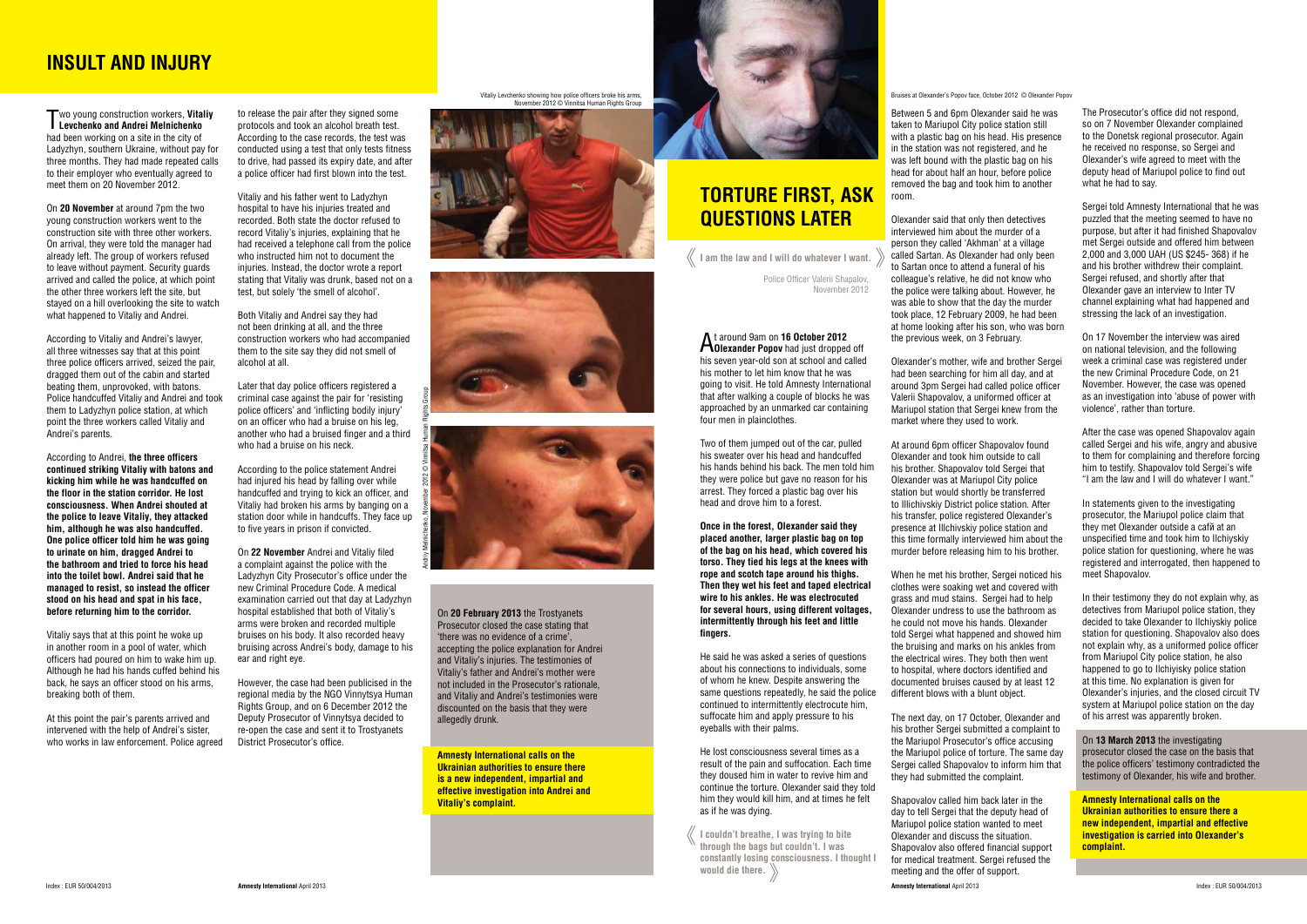Artem remained in hospital until June while medics treated several injuries to his brain, fractures to his skull, and attempted to repair his face. The forensic evidence shows no defensive wounds on his hands or arms despite all the injuries being on the front side of his head, suggesting he was restrained or

already unconscious during the attack.

In June, Artem returned home to discover that his family had not been informed of his detention or hospitalization. On 1 November he submitted a complaint to the Prosecutor's office under the old Criminal Procedure Code accusing the police of torture.

# **The Prosecutor's office – the wrong tool FOR THE JOB**

Despite the fact that his injuries had been extensively documented and the fact that he was brought to hospital while in police custody, on 15 November the Prosecutor's office responded to the complaint that there was 'no evidence of a crime'.

On **7 December 2012** his family complained under the new Criminal Code, but received no answer at all from the Prosecutor's office. His family therefore complained on 14 January

> 3eraymovych-Magalyas, June 2012<br>2hda Martynenko (Artem's mother Artem G<br>© Nadea

Under the current system, the General Prosecutor's Office is responsible for investigating criminal allegations against police officers. However, in each of the cases above, the prosecutors responsible for investigating the allegations have not done so thoroughly, and each time have disregarded witness testimony and medical evidence in favour of police accounts, even where the police account does not appear credible.

In reports published in 2005 and 2011 Amnesty International has drawn attention to the conflict of interest inherent in the role of prosecutors in Ukraine. Prosecutors work with police officers on a daily basis to solve ordinary crimes. They are often in close contact and form personal relationships. For this reason prosecutors are reluctant to investigate and prosecute their colleagues in the police force. Furthermore, exposing the torture or ill-treatment of a suspect in a criminal case may undermine the prosecution's case against that suspect.

In Amnesty International's October 2011 report No Evidence of a Crime: Paying the Price for Police Impunity in Ukraine, the organisation highlighted several cases in which the prosecution failed to investigate credible evidence of torture in police custody, in some cases even collaborating with police officers to retaliate against individuals who reported being tortured. As a result, police officers feel confident that they can torture or otherwise ill-treat people without being punished, and continue to do so.

> Although the State Investigation Bureau will no doubt need to recruit some forensic and investigative expertise from former police officers or prosecutors during the initial stages, they should try to recruit as many staff as possible from other state and nonstate bodies to avoid undue influence from law enforcement agencies. One way to ensure independence is to establish a system of civilian oversight over investigators. Ideally, resources should be allocated to establish an in-house training programme for future investigators. Employees should also be subjected to thorough background checks.

One of the key recommendations Amnesty International has therefore been making to the government is to establish a new and independent institution able to promptly, effectively and impartially investigate allegations of human rights abuses by police.

Ukraine needs to do this in order to carry out its international obligations under the European Convention of Human Rights and in order to comply with rulings of the European Court of Human Rights.

Amnesty International believes that unless investigations into crimes by police are carried out by an independent investigative body, with no functional links to law enforcement agencies investigating ordinary crimes, the investigations will not be conducted promptly, effectively and impartially.

Amnesty International therefore calls on the Ukrainian authorities to establish a new system of investigating complaints against the police as a matter of priority. The provision for a State Investigation Bureau as envisioned by the new Criminal Procedural Code is an opportunity to establish an independent police accountability mechanism with powers to ensure prompt, effective and impartial investigations into allegations of serious human rights violations, including crimes of torture and other ill-treatment committed by police officers. Doing so would significantly assist Ukraine to fulfil its international obligation to end torture and other ill-treatment.

# **Key principles**

As recommended by the former Commissioner for Human Rights of the Council of Europe, any agency investigating allegations of human rights violations by law enforcement officers should comply with the five principles of independence, effectiveness, promptness, public scrutiny and victim involvement. Based on its knowledge of international practice, Amnesty International calls on the Ukrainian authorities to consider the following principles in setting up the State Investigation Bureau.

### **Independence**

It is especially important to safeguard the independence of the State Investigation Bureau as it will be investigating people in positions of power and influence. For this reason it should have no hierarchical or institutional links with the Ministry of Internal Affairs or the General Prosecutor's office. This should include independent funding. The State Investigation Bureau should be headed by individuals of acknowledged competence, expertise, independence, impartiality and integrity.

On 25 January they submitted an appeal directly to the court, which held a hearing on 28 January. During the hearing it was established that the Prosecutor's office had registered the parent's 7 December 2012 complaint as an enquiry, and had ignored altogether their 14 January 2013 complaint. The court did not question the Prosecutor's decision not to investigate.

# **A HIGH PRICE TO PAY FOR MISSING A SUMMONS**

On **18 April 2012 Artem Geraymovych-Magalyas** was detained in Simferopol, Crimea, for failing to answer a court summons relating to a stolen drill and two mobile phones. The summons had been sent to the wrong address.

Artem said he was punched by a police officer during his arrest before being taken to Zheleznodorozhnyi District police station. The police did not register his detention until the following day in violation of the Criminal Procedural Code. At the police station, Artem reported that one of the officers continued beating him in the presence of two others, demanding that he confess to a range of crimes. **He says that this officer took a metal hook and used it to tear his nose when he refused to confess.**

According to Artem, at this stage he lost consciousness and his next memory is waking up in hospital a week later, on 26 April. However, he was registered as being transferred to Simferopol pre-trial detention facility on 21 April, to a cell with a detainee who suffers from severe manic depression.

Police and guards at the pre-trial detention facility say on 24 April the mentally-ill detainee attacked Artem with a metal pipe, although do not explain how this was allowed to happen while both were being held in custody, or how the other detainee was in possession of a large and heavy metal pipe while in his cell. Artem does not remember being in the pre-trial detention facility at all, and the mental illness of the other detainee is so severe as to render him incapable of giving testimony.

The police initiated a criminal case against the detainee, but did not take fingerprints from the metal pipe or provide the court or the prosecutor with closed-circuit TV records from the police station and detention centre as potential evidence.

## **Effectiveness/Adequacy**

In order to be effective Amnesty International believes the State Investigation Bureau will need to adequately resourced and empowered.

The State Investigation Bureau will need to have immediate access to police premises and other relevant locations such as crime scenes, and the power to order the production of evidence and documents. It will need a mandate to interview victims, witnesses and accused parties. It will need to be able to refer matters to the criminal prosecutor and/ or to the internal security department of the Ministry of Internal Affairs.

The institutional budget of the new State Investigation Bureau must be large enough for it to function effectively on a national scale and salaries must be on a scale to discourage corruption.

### **Promptness**

International human rights standards call for the investigations of torture allegations to be prompt and effective. In many of the cases documented by Amnesty International and many of the cases that have been submitted to the European court of Human Rights, the investigation of allegations of torture and other ill-treatment has failed because they were not investigated promptly and vital evidence was lost. The State Investigation Bureau must ensure that its investigators are able to start work as soon as possible after a crime has been committed.

### **Accountability and Public Scrutiny**

If the State Investigation Bureau is to be effective in overcoming impunity it must be open to public scrutiny of the investigations and their results. It must keep publicly available records of all complaints received and the actions taken and must have adequate internal disciplinary mechanisms. Information about how to make a complaint must be widely available publicly and clear enough for all to understand. To ensure public trust in the system, victims and families should be kept fully informed of progress of investigations. While taking care not to prejudice the interests of the official who has been complained against, the complainant should be consulted and kept informed of developments throughout the determination of his or her complaint.

2013 to the Crimea Prosecutors' office. They received no response, so on 23 January they re-submitted the complaint to the Simferopol Prosecutor's office.

On **14 March 2013** Artem re-submitted his complaint about torture by police and received a response refusing to register the crime on the basis of the 15 November 2012 decision under the old Code.

**Artem is permanently disfigured and suffers from depression as a result of the damage to his brain and post-traumatic stress as a result of his experience.** He is currently in hospital and unable to speak properly. He says that he would be able to identify the police he says tortured him, but has not been given the opportunity to do so.

Even if he cannot, the explanation for his injuries given by police and guards at the detention centre suggests officers at the pre-trial detention facility were negligent by placing him in a cell with a mentally unstable individual, allowing that individual to possess a weapon, and allowing the assault to take place.

**Amnesty International therefore calls on the Ukrainian authorities to ensure there is a new independent, impartial and effective investigation into the assault on Artem.**





© Nadezhda Martynenko (Artem's mother)

Index : EUR 50/004/2013 **Amnesty International** April 2013